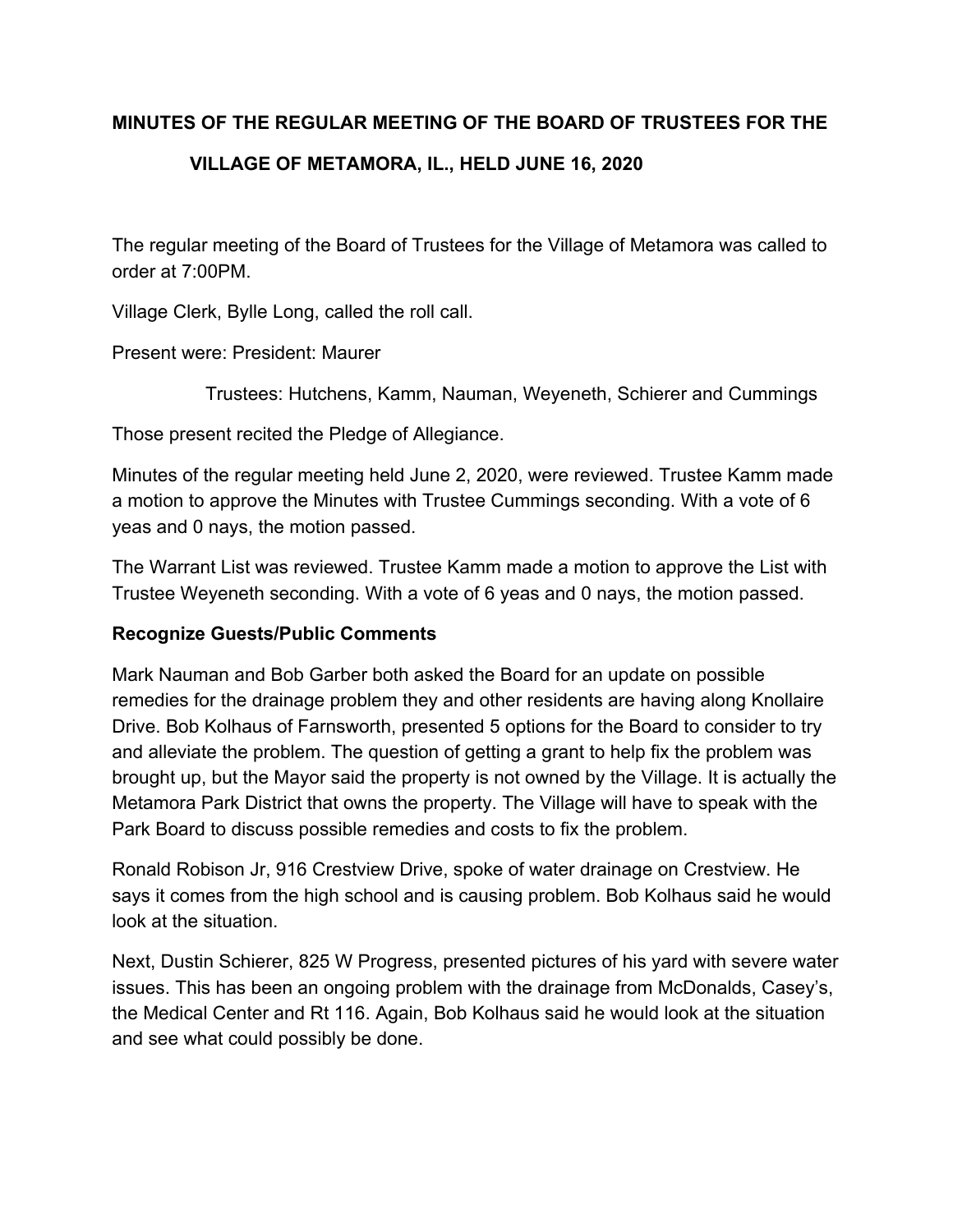Steven and Leslie Smith, 412 S. Davenport, informed the Board they are interested in purchasing the railroad property behind their home. Mayor Maurer said there is a resolution on the agenda tonight authorizing the sale of excess Village property.

Stephanie Jones, 123 S. Hanover, addressed the Board with her concerns and opinions of a confrontation in the park over the week-end between Brent Rohman and Trustee Nauman. A video of the incident was posted on social media and has been viewed by many, but does not portray the Village or Board members in a positive way. Her concerns were the images of leadership, verbiage used and threats that were made along with the treatment of Mr. Rohman and his rights to be in the park with the sign.

Trustee Nauman responded saying he supported the police wholeheartedly, but does not want any signs in the park as they could lead to other signs, including those that may say defund the police. He wants to avoid any situation that would escalate future problems. He denied saying some of the things he was accused of until he was told it was on the video. He then apologized for the confrontation but said his issue is still with any signs in the parks.

Mayor Maurer said he spoke with the Village attorney and signs in the park are legal as long as a person is with the sign and it is not affixed in the park in any way. It is a person's constitutional right to have or carry signs on public property.

Chief Brad Reman addressed all in attendance to thank them for the support of the police department.

Brent Rohman, 307 S. Davenport, spoke to the Board about the encounter he had with Trustee Nauman. He said he was threatened with fines and arrest for sitting next to his sign in the park. Trustee Nauman interrupted several times while Mr. Rohman was speaking and was asked by the Mayor to let Mr. Rohman continue. Mr. Rohman spoke of the past police department and the problems the Village had in comparison with the police department the Village has now, how amazing it is and how much respect it has gained from the community. He said we should all be proud and he just wanted to say he has their back.

Mayor Maurer thanked everyone for coming and said he was sorry Mr. Rohman had to endure the situation.

# **Attorney's Report**

Attorney Brunton was not present but Mayor Maurer presented the following for approval: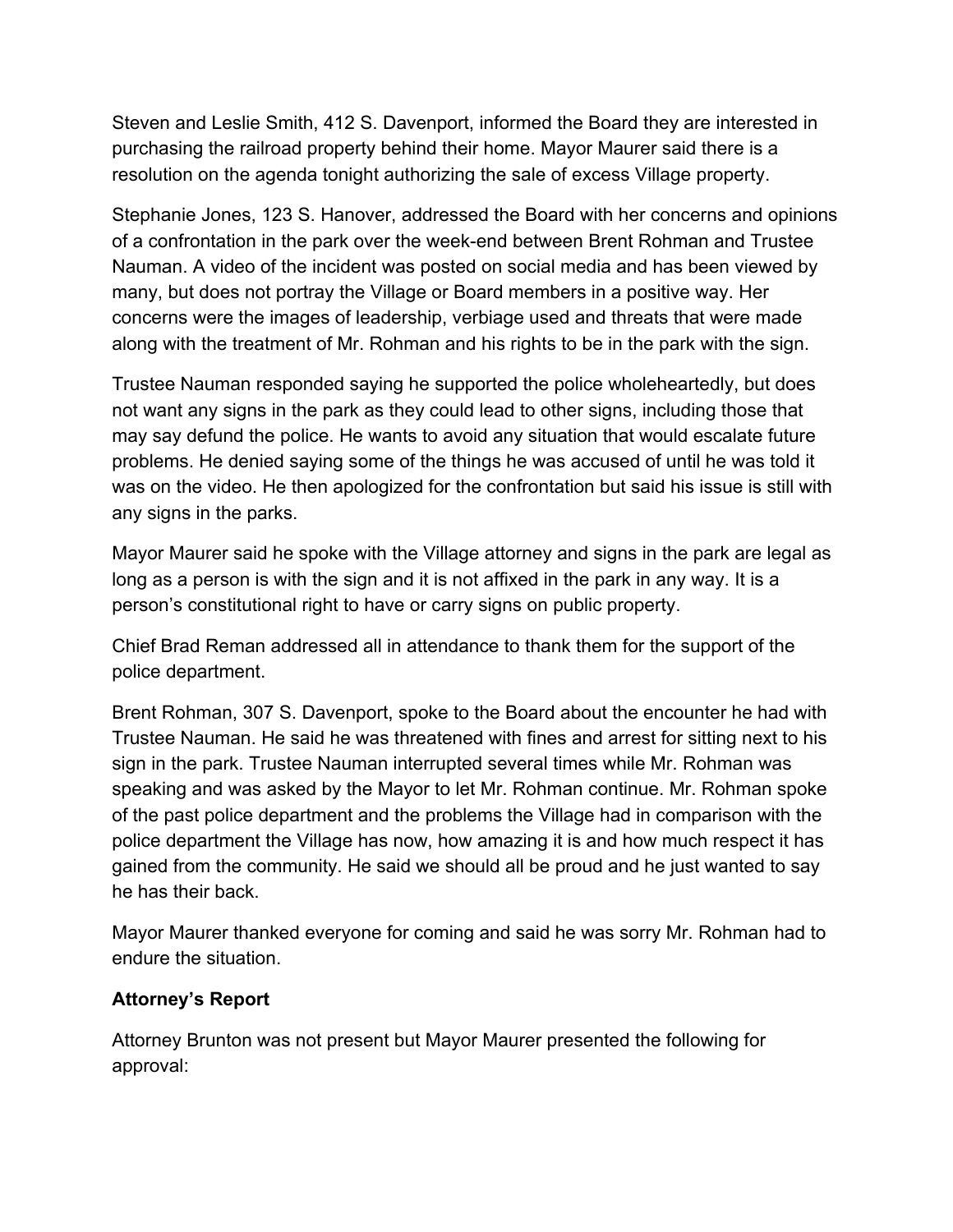1. Resolution authorizing sale of excess Village property off S. Davenport St.

This was discussed at length as to how the Village could sell the property, with or without an appraisal and/or the possibility of Steven and Leslie Smith taking ownership of the property because they have maintained the property for the last 13 years. It was decided to table this resolution until more information could be gathered on the options available.

2. Approve Ordinance authorizing placement of additional Stop Sign at intersection of Arthur and Susan Lane.

Trustee Nauman made a motion to approve the Ordinance with Trustee Weyeneth seconding. With a vote of 5 yeas, 1 abstain (Schierer) and 0 nays, the motion passed

3. Approve Ordinance updating Sexual Harassment Policy in Personnel Policy Manual (and other Updates)

Trustee Cummings made a motion to approve the Ordinance with Trustee Hutchens seconding. With a vote of 6 yeas and 0 nays, the motion passed.

4. Approve Resolution authorizing sale of mixed drinks to go by Liquor License holders.

Trustee Nauman made a motion to approve the Resolution with Trustee Weyeneth seconding. With a vote of 5 yeas and 1 nay (Kamm) the motion passed.

# **Engineer's Report**

Bob Kolhaus of Farnsworth gave updates on the following:

- 1. Drainage Improvements on Oakwood Cemetery/Coal Bank Storm Drainage
- 2. Drainage issues on 500 block South Menard
- 3. Coal Bank/Santa Fe Property Utility easement and road ROW plats
- 4. Water Treatment Plant 500K Ground Storage Tank waiting for shop drawing
- 5. MFT funded oil and chip program seal coat bid to be approved.

Also noted: The North Lagoon – compliance agreement completed with U.S.E.P.A. Good performance by staff.

# **Treasurer's Report**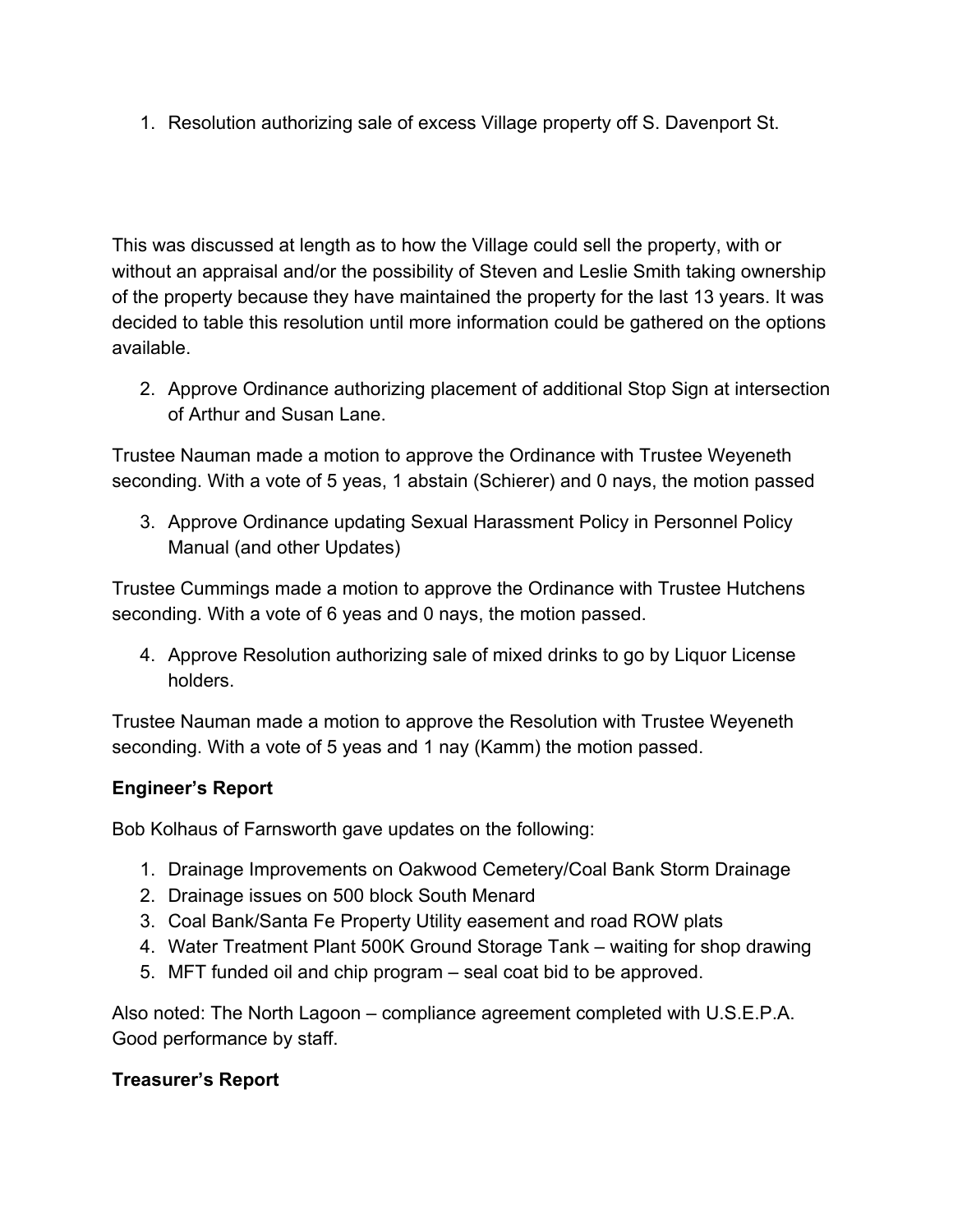Treasurer Garber gave the following report:

### CASH BALANCES

Cash balances as of May 31, 2020 decreased \$5,360 about a .11% decrease from April 30, 2020

### MAJOR RECEIPTS

| State of Illinois – Taxes | \$74,173 |
|---------------------------|----------|
| Motor Fuel Tax            | \$50,722 |

#### MAJOR DISBURSEMENTS

| Ameren                                | \$10,345 |
|---------------------------------------|----------|
| <b>Farnsworth Group</b>               | \$11,144 |
| <b>IEPA</b>                           | \$98,284 |
| Metamora Fire Dept.                   | \$11,085 |
| <b>Woodford County Communications</b> | \$12,000 |

#### INVESTMENTS

Funds were invested during the month of May in the Money Market at Commerce Bank earning interest at a rate of .05%. The Goodfield State Bank Money Market earned interest at a rate of .15% on the balance as of May 31, 2020. The Goodfield State Bank Insured Cash Sweep Account earned interest at a rate of 1% on the balance as of May 31, 2020. The Goodfield State Bank 36 Month CD interest was re-invested for the quarter at 1.49%. The interest for the quarter was re-invested in the CDARS 24 Month CD through Goodfield State Bank earning a rate of 2.35%.

## **Public Works Dept.**

Trustee Nauman made a motion to approve the bid for sealcoating from Stephens 3-D in the amount of \$55,120.00. Trustee Cummings seconded the motion and with a vote of 6 yeas and 0 nays, the motion passed.

Next, he said the Board needs to have job descriptions for the PW Director and all street and water/sewer positions.